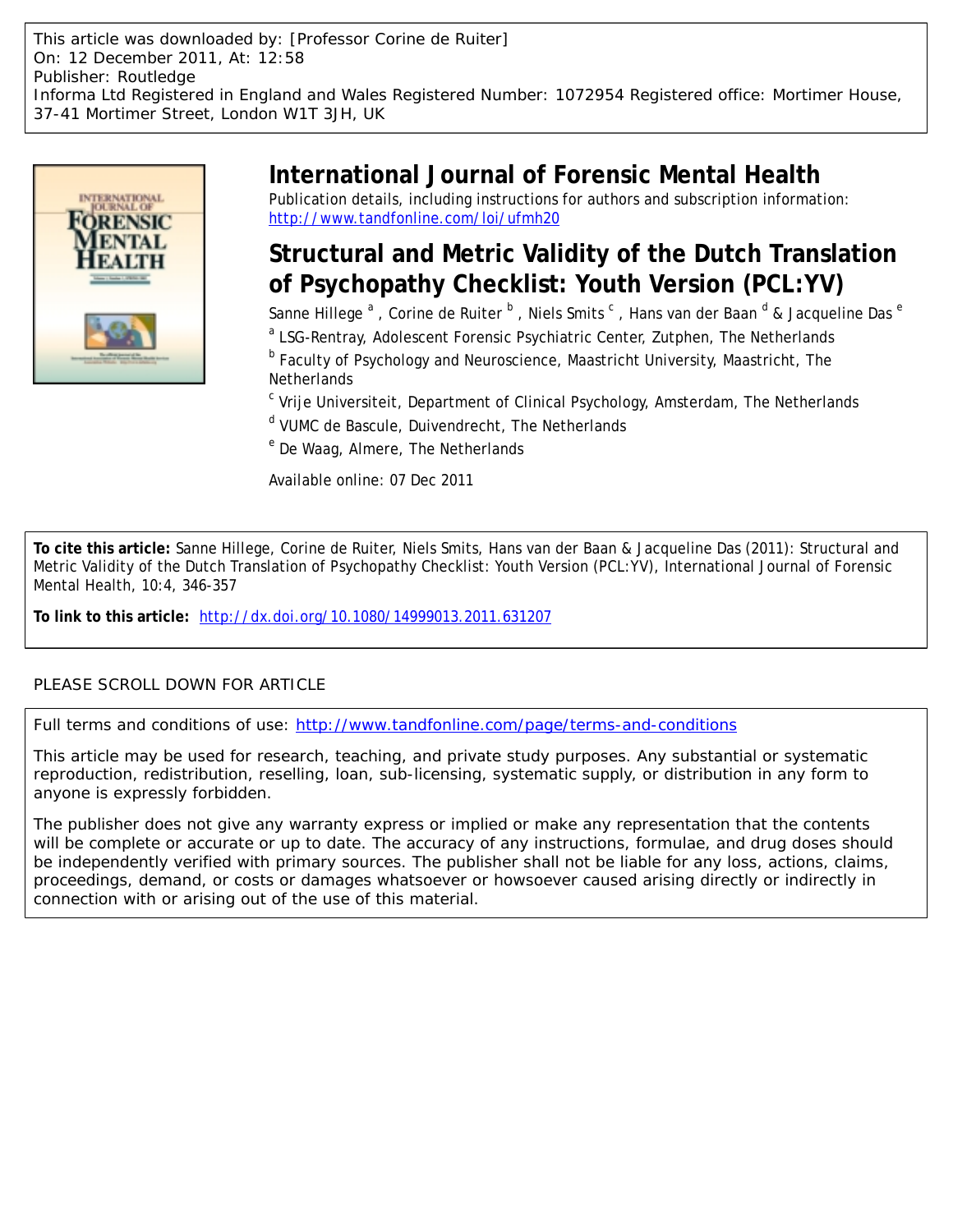

# Structural and Metric Validity of the Dutch Translation of Psychopathy Checklist: Youth Version (PCL:YV)

Sanne Hillege

*LSG-Rentray, Adolescent Forensic Psychiatric Center, Zutphen, The Netherlands*

Corine de Ruiter

*Faculty of Psychology and Neuroscience, Maastricht University, Maastricht, The Netherlands*

Niels Smits

*Vrije Universiteit, Department of Clinical Psychology, Amsterdam, The Netherlands*

Hans van der Baan *VUMC de Bascule, Duivendrecht, The Netherlands*

Jacqueline Das

*De Waag, Almere, The Netherlands*

In the present study, the structural validity of the Dutch version of the Psychopathy CheckList: Youth Version (in Dutch: *Psychopathie Checklist: Jeugd Versie; PCL:YV*; de Ruiter, Kuin, de Vries, & Das, 2002) was examined in adolescent offenders by means of Confirmatory Factor Analysis (CFA) and Item Response Theory (IRT). The PCL:YV item ratings for 269 adolescent males, either admitted to a Dutch juvenile treatment institution or psychologically evaluated upon request of the court, were used to test the fit of different factor models presumed to represent the structure of psychopathy as measured by the PCL-R in adults. The study provides support for a good absolute and relative fit for the 3-factor model, but not for the 4-factor model. Results from IRT analyses demonstrate the highest discriminative value for the affective items in the Dutch adolescent sample. The present findings demonstrate poor discriminative power and age influence on item functioning for most antisocial items of the fourth factor.

*Keywords:* Psychopathy Checklist: Youth Version (PCL:YV), psychopathy, adolescence

The concept of psychopathy has received increasing attention in forensic psychological assessment in the last decades. The Psychopathy Checklist-Revised (PCL-R; Hare, 1991, 2003) has become the gold standard to measure psychopathy in adults. Studies of adult male offenders have demonstrated that the concept of psychopathy is useful in discerning a distinct subgroup of offenders, characterized by an early onset of antisocial behavior (Forth & Burke, 1998; Hare, Hart,

Forth, Harpur, & Williamson, 1998), a deviant performance on neurocognitve tasks (e.g., Levenston, Patrick, Bradley, & Lang, 2000; Newman & Schmitt, 1998;), and high general and violent recidivism rates (Hemphill, Hare, & Wong, 1998; Hildebrand, de Ruiter, & de Vogel, 2004; Leistico, Salekin, DeCoster, & Rogers, 2008; Salekin, Rogers, & Sewell, 1996). Several scholars have argued that the identification of psychopathic traits in childhood or adolescence may offer an understanding of the etiology of the disorder and may provide starting-points for targeting interventions (Forth, Hart, & Hare, 1990; Forth & Mailloux, 2000; Frick, Bodin, & Barry, 2000).

Address correspondence to Sanne Hillege, LSG-Rentray, Adolescent Forensic Psychiatric Center, P.O. Box 94, 7200 AB, Zutphen, The Netherlands. E-mail: shillege@lsg-rentray.nl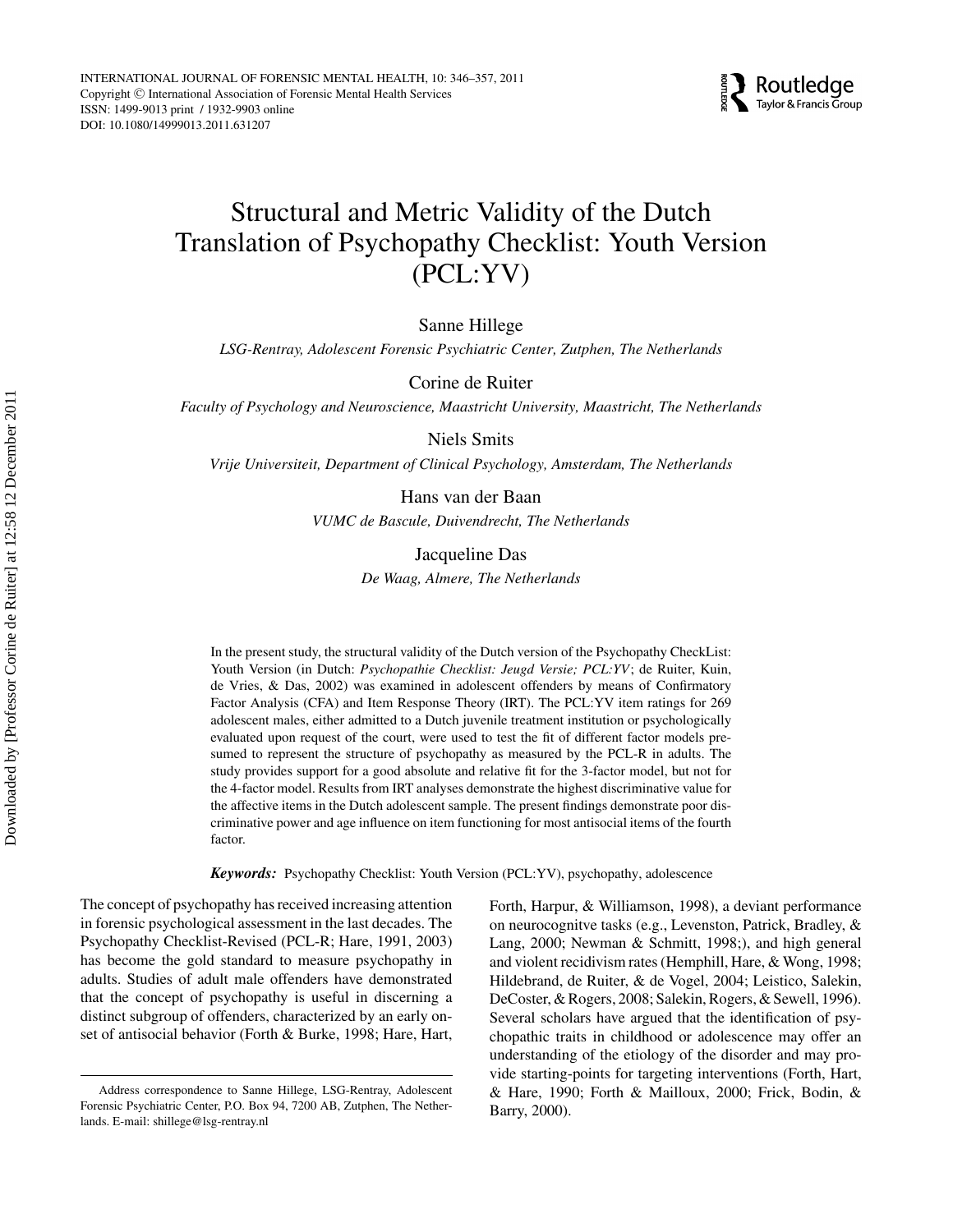A growing body of research is aimed at examining whether the nomological net surrounding psychopathy in adulthood also fits juvenile psychopathy (Lynam & Gudonis, 2005). This research has demonstrated that boys with psychopathic traits show more charges of severe violent and non-violent offenses in the past, more participation in different types of illegal activity in the past and greater willingness to use weapons (Forth et al., 1990; Kosson, Cyterski, Steuerwald, Neumann, & Walker-Matthews, 2002; Murrie, Cornell, Kaplan, McConville, & Levy-Elkon, 2004; Salekin, Neumann, Leistico, DiCicco, & Duros, 2004) than boys without these traits. Furthermore, psychopathy in male adolescent offenders was found to be associated with violent recidivism (Forth et al., 1990; Gretton, Hare, & Catchpole, 2004; Gretton, McBride, Hare, O'Shaugnessy, & Kumka, 2001) and a shorter time span between release and re-offense (Brandt, Kennedy, Patrick, & Curtin, 1997; Gretton et al., 2004). For the assessment of psychopathy in adolescents aged 12–18 years, the Psychopathy Checklist: Youth Version (PCL:YV; Forth, Kosson, & Hare, 2003) is often used. The PCL:YV closely resembles the PCL-R, but item descriptions were modified to take into account the restricted life experience of the adolescent and to emphasize peer contacts instead of romantic relationships (Forth et al., 2003). Despite significant parallels between research findings on psychopathy in adults and psychopathy in youth, critics have argued that, due to several methodological problems, the use of a simple downward extension of adult psychopathy measures like the PCL:YV to assess psychopathy in adolescence may not be warranted (Hart, Watt, & Vincent, 2002). Moreover, use of the term 'psychopathy' for juveniles is controversial, because of the great number of negative connotations (e.g., high risk, untreatable) professionals and laypeople alike associate with this term (Johnstone & Cooke, 2004), and because children and adolescents are still in development in terms of personality. Indeed, since an assessment of psychopathy in the mental health and criminal justice systems may have serious legal implications for an individual (Petrila & Skeem, 2003; Skeem & Cauffman, 2003), the PCL:YV should be the focus of intense psychometric scrutiny.

One of the remaining questions in this line of research is whether the psychopathic traits that define the disorder of psychopathy are the same in adolescents as found in adults (Vincent, 2002). This question can be addressed by evaluating the generalizability of the underlying structure (structural validity) and the score metric (metric validity) of the instrument to the adolescent population. Although the PCL-R is one of the most frequently used instruments for measuring psychopathy in adults, there is a certain degree of contention regarding its underlying structural model (e.g., Cooke & Michie, 2001; Cooke, Michie, Hart, & Clark, 2004; Hare & Neumann, 2010; Neumann, Vitacco, Hare, & Wupperman, 2005; Skeem & Cooke, 2010), which necessitates the examination of several empirically validated models.

## Structural Validity of the PCL:YV

The dominant model in the PCL-R literature used to be a 2-factor model (Harpur, Hakstian, & Hare, 1988); Factor 1 is characterized by a selfish and callous interpersonal style and a lack of remorse and empathy, and Factor 2 by a chronically unstable and antisocial lifestyle (Hare et al., 1990). This model was also demonstrated to hold in adolescent samples (e.g., Brandt et al., 1997; Forth & Mailloux, 2000). However, Cooke and Michie (2001) have argued that the analytic strategy used in these studies does not justify the 2-factor model as the gold standard. Specifically, they criticized the use of the congruence coefficient obtained by using Principal Components Analysis as the only measure of factor similarity. Furthermore, they identified problems with the interpretation of values of congruence coefficients in previous research. Using a bottom-up approach, characterized by a literature review and Confirmatory Factor Analysis (CFA), Cooke and Michie (2001) found support for a hierarchical 13-item 3-factor model. In this model, psychopathy is a coherent construct underpinned by three subordinate factors: an arrogant and deceitful interpersonal style (new Factor 1), a deficient affective experience (new Factor 2), and an impulsive and irresponsible behavioral style (new Factor 3). Criminal behavior did not fit within the hierarchical model, but could be viewed as a consequence or correlate rather than a core feature of psychopathy (Cooke et al., 2004), although some have argued that this causal relation was not a statistically valid conclusion (Neumann et al., 2005). A comparison between the 2- and 3-factor models in an adolescent sample (Vincent, 2002) also provided support for the 3-factor model. Several scholars have argued that the exclusion of antisocial items is advantageous because it avoids tautology when discussing the relationship between psychopathy and antisocial and criminal behavior (Farrington, 2005; Johansson, Andershed, Kerr, & Levander, 2002). In fact, other child and adolescent psychopathy measures, such as the Antisocial Process Screening Device (APSD; Frick & Hare, 2001) and the Youth Psychopathic traits Inventory (YPI; Andershed, Kerr, Stattin, & Levander, 2001), do not or only sparingly include antisocial items (one item; APSD).

Nevertheless, several concerns have also been raised regarding the 3-factor model. First, a conceptual concern is that the omission of antisocial items is arbitrary, taking into consideration that similar to the lifestyle items, the antisocial items are all signs of undercontrolled and externalizing behavior (Neumann et al., 2005). Furthermore, Hare and Neumann (2005) suggested that criminal behaviors are not merely consequences of psychopathy but that their relationship is interactive and reciprocal in nature. Other scholars have pointed at the general change in antisocial behavior over time (Lochman, Powel, Boxmeyer, Young, & Baden, 2010), because adolescence is a period of increased involvement in antisocial activities by many adolescents regardless of psychopathy. Second, the omission of antisocial items may limit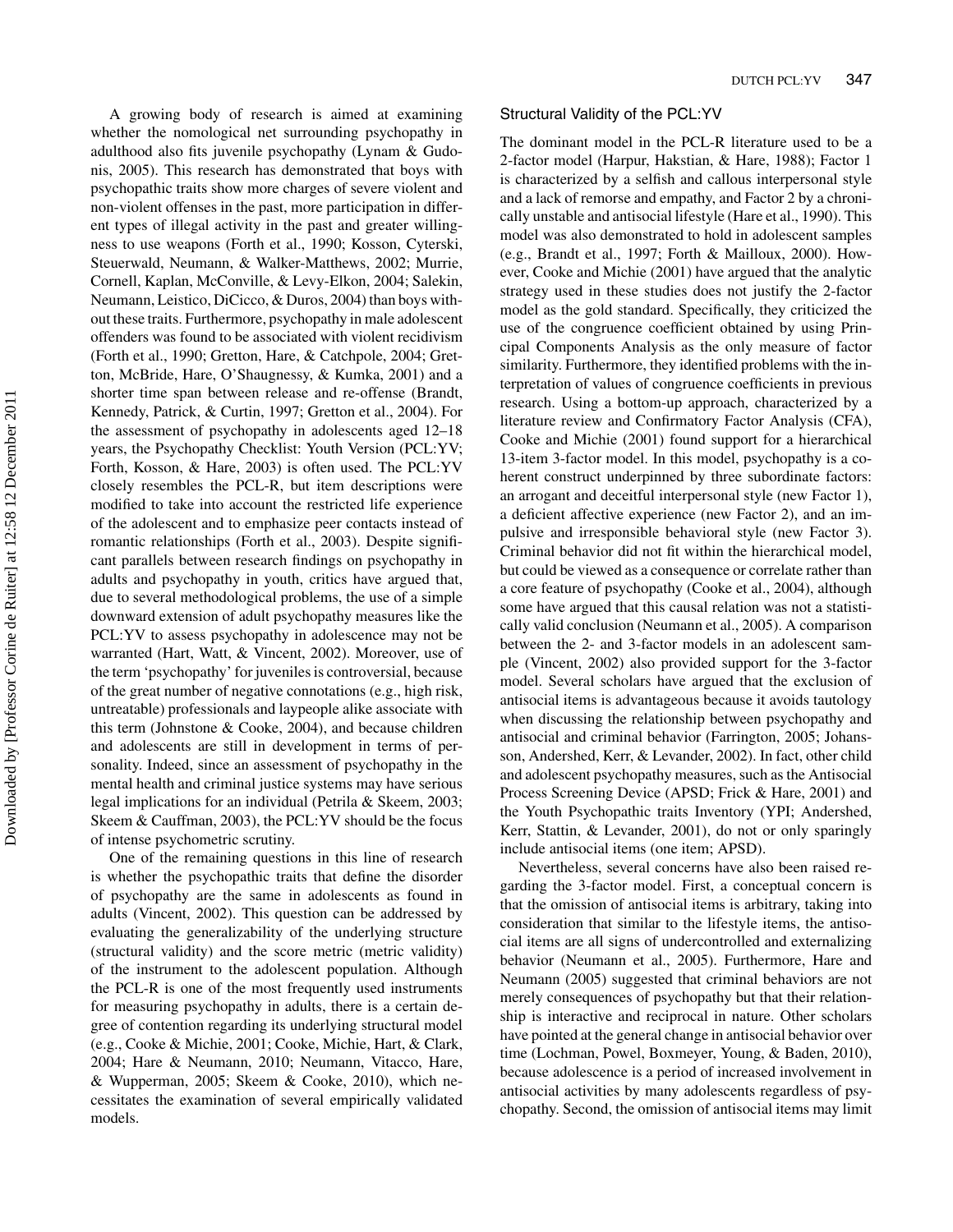the external and predictive validity of the Hare PCL construct (Vitacco, Neumann, & Jackson, 2005). In fact, Skeem, Mulvey and Grisso (2003) demonstrated that predictions of future violence made on the basis of the 3-factor model were of a poorer quality than those made based on the 2-factor model. Additionally, Vitacco, Neumann, Caldwell, Leistico, and Van Rybroek (2006) found the 4-factor model to possess incremental validity compared to the 3-factor model in predicting instrumental aggression. Third, from a statistical point of view, the 3-factor model constitutes a less risky statistical test of model verisimilitude (Neumann et al., 2005). The 3-factor model requires 10 latent variables to explain the covariance of 13 items. Such a saturated model is likely to result in reasonable fit values. Furthermore, Kosson and colleagues (2002) found, in a sample of 115 male adjudicated delinquent adolescents, that Cook and Michie's hierarchical 3-factor model produced impossible values of parameter estimates. Instead, a modified model, where the first-order level specifying six testlets was effectively removed by allowing the items to directly load onto one of three factors, was found promising. In a re-analysis of the PCL-R validation data, Hare (2003) provided support for a parceled 4-factor model underlying the PCL-R, including the three Cooke and Michie (2001) factors and an additional antisocial behavior factor (new Factor 4). Studies comparing the 3- and 4-factor models in adult samples (Hill, Neumann, & Rogers, 2004; Vitacco et al., 2005) as well as in adolescent samples (Jones, Caufmann, Miller, & Mulvey, 2006; Neumann, Kosson, Forth, & Hare, 2006; Neumann et al., 2005; Salekin, Brannen, Zalot, Leistico, & Neumann, 2006) found both models to have satisfactory fit, but the 4-factor model was found to be more parsimonious from a mathematical perspective. Furthermore, the 4-factor model was found to be superior to the 3-factor model in predicting violence (Hill et al., 2004; Vitacco et al., 2005). It should be noted that instead of using hierarchical models, part of these studies tested intercorrelated models, in which the items loaded directly on the first-order factors without including the superordinate psychopathy factor (Hill et al., 2004; Neumann et al., 2006; Vitacco et al., 2005). In this way, the high level of saturation that is inherent in the hierarchical models is avoided. However, studies (Salekin et al., 2006) that also took the hierarchical 3-factor model into account, found a worse fit for this structure, compared to a modified model, due to undefined parameter estimates.

In summary, research findings regarding the structural validity of the PCL-R seem generalizable to the adolescent population. Support was provided for both the 3- and 4-factor intercorrelated models. However, it remains unclear whether these findings generalize cross-culturally. Most prior studies are exclusively based on North American samples, and those that have compared samples from North America with samples of other nationalities (e.g., Cooke & Michie, 1999; Neumann, Kosson, Forth, & Hare, 2006) have found notable incongruencies. Furthermore, previous studies have employed samples exclusively from English-speaking countries.

#### Metric Validity of the PCL:YV

The generalizability of the score metric of the PCL-R to the adolescent population should be examined in order to determine whether the regressions of the PCL:YV items on the latent variable are consistent for different ages. Given identical values for the latent variable, do item values differ across age groups? Furthermore, when the effects of age are accumulated across items, this may also influence the total score. This correlational structure of the test is analyzed when performing CFA. Since there is also interest in the difficulty to endorse of the separate items of the test, the metric properties of a test can be analyzed with Item Response Theory (IRT). When items or tests operate differently for different groups (measurement bias), differential item functioning (DIF) and differential test functioning (DTF) can be demonstrated with IRT analyses. Regarding the PCL-R, IRT has been used to demonstrate an absence of cross-national measurement bias by an invariance of PCL-R scores from Canada versus the United States (Cooke & Michie, 1997, 2001), and from white versus African American offenders within the United States (Cooke, Kosson, & Michie, 2001). However, a lack of scalar equivalence across Scottish and North American criminal offenders was substantial enough to suggest that different PCL-R cut-off scores should be used (Cooke & Michie, 1999). More recently, Bolt, Hare, Vitale, and Newman (2004) examined DIF and DTF for the PCL-R in female criminal offenders, male forensic psychiatric patients, and male criminal offenders scored from file reviews, with a sample of male criminal offenders as a reference group. They found that for the female offender sample, PCL-R items reflecting social deviance were more prone to display DIF than the affective and interpersonal items. Furthermore, despite the presence of a substantial number of DIF items for all comparison groups, the effects in terms of DTF were quite small. Apparently, the influences of external factors cancelled out at the level of total test scores. This was also demonstrated in the only study pertaining to the scalar equivalence of the PCL measures across age. Specifically, Vincent (2002) demonstrated DIF in interpersonal and behavioral items but not in affective items. Again, age bias was found to have little impact at the total test level.

In summary, IRT provides an appealing framework for studying scalar equivalence of PCL-R assessments in adults in contrast to PCL:YV assessments in adolescents. Preliminary evidence suggests that an age-related measurement bias may exist (e.g., Andershed, 2010). More research is needed in order to determine whether these findings can be replicated and generalized to samples other than the North American population.

#### The Present Study

The first objective of the present study was to examine the cross-cultural generalizability of the factor models underlying the PCL:YV. To this end, the Dutch translation of the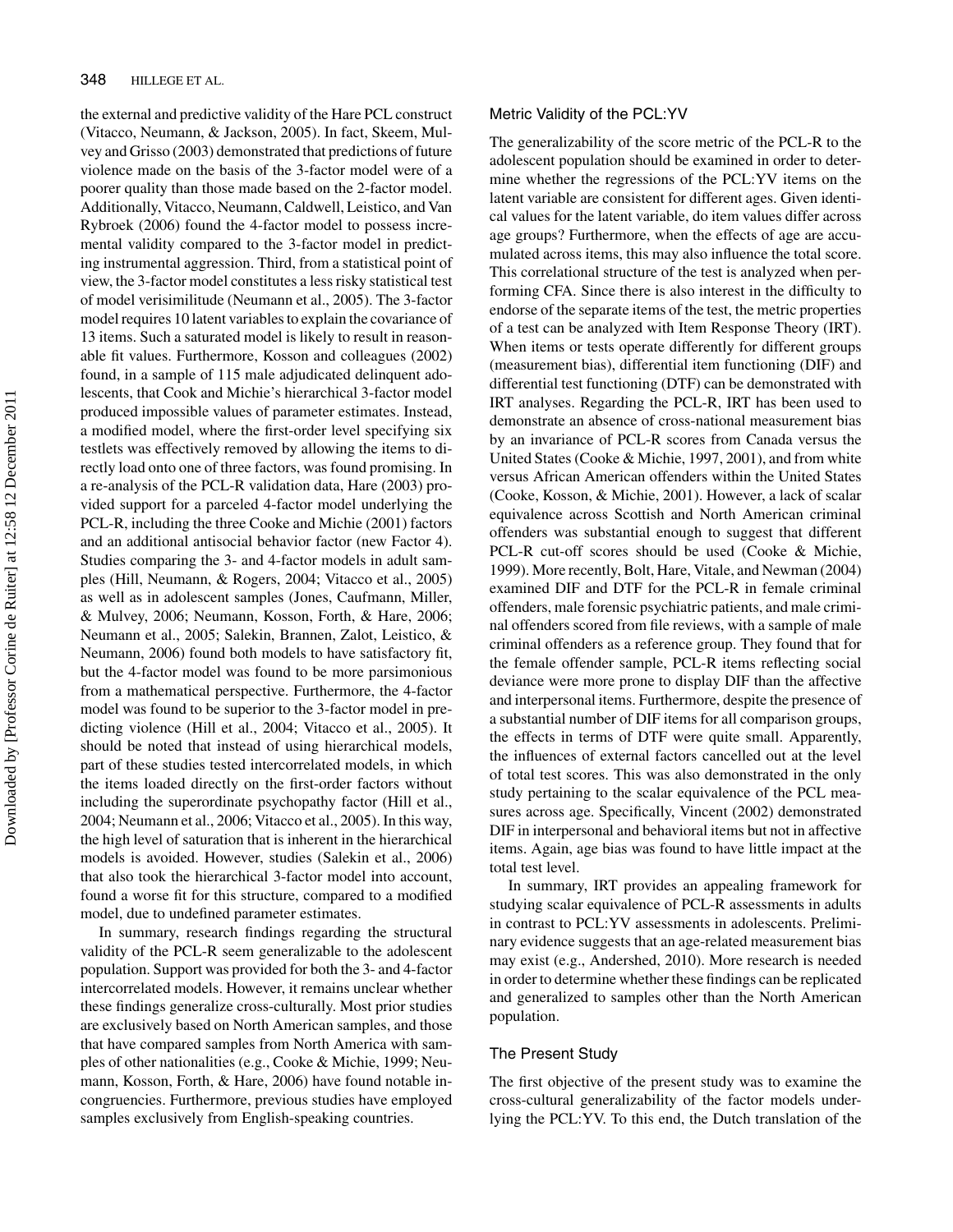| Cooke and Michie 3-Factor<br>Model         | Hare 4-Factor Model                      |
|--------------------------------------------|------------------------------------------|
| <b>Interpersonal Factor</b>                | <b>Interpersonal Factor</b>              |
| Impression management $(I)$                | Impression management $(a)$              |
| Grandiose sense of<br>self-worth $(I)$     | Grandiose sense of self-worth $(a)$      |
| Pathological lying $(II)$                  | Pathological lying $(b)$                 |
| Manipulation for personal<br>gain (II)     | Manipulation for personal gain $(b)$     |
| Affective Factor                           | Affective Factor                         |
| Lack of remorse $(IV)$                     | Lack of remorse $(d)$                    |
| Shallow affect (III)                       | Shallow affect $(c)$                     |
| Callous/lacking empathy<br>(III)           | Callous/lacking empathy $(c)$            |
| Failure to accept<br>responsibility $(IV)$ | Failure to accept responsibility $(d)$   |
| Lifestyle Factor                           | Lifestyle Factor                         |
| Stimulation seeking $(V)$                  | Stimulation seeking (e)                  |
| Parasitic orientation (VI)                 | Parasitic orientation $(f)$              |
| Lacks goals $(VI)$                         | Lacks goals $(f)$                        |
| Impulsivity $(V)$                          | Impulsivity $(e)$                        |
| Irresponsibility $(V)$                     | Irresponsibility $(e)$                   |
|                                            | <b>Antisocial Factor</b>                 |
|                                            | Poor anger control $(g)$                 |
|                                            | Early behavior problems $(g)$            |
|                                            | Juvenile delinquency $(h)$               |
|                                            | Revocation of conditional release<br>(h) |
|                                            | Criminal versatility $(h)$               |

*Note*. I–VI, testlets in the correlated 3-factor model; a–h, parcels in the modified 4-factor model.

Psychopathy Checklist: Youth Version (*Psychopathie Checklist: Jeugd Versie*; PCL:YV; de Ruiter, Kuin, de Vries, & Das, 2002) was used to measure psychopathic traits in a sample of 269 male adolescents, who were either admitted to a secure juvenile justice treatment institution in The Netherlands or were psychologically evaluated upon request of the court prior to their sentencing. Our aim was to identify whether the factor models proposed by empirical research with the PCL:YV provide a good fit to the PCL:YV data. According to the PCL:YV manual (Forth, Kosson, & Hare, 2003) only the 3- and 4-factor models have been found to show adequate fit. Two versions of each factor model common to empirical research were tested, one where the factors are allowed to intercorrelate without higher-order testlet and parcel levels, and one modified hierarchical model from as per Kosson and colleagues (2002). Table 1 presents an overview of the items in the different factor models.

The second objective of this study was to assess the discriminating value of the different underlying factors and items of the PCL:YV representing the concept of psychopathy. Item functioning was investigated within the four different factor models for different age groups. Specifically, IRT techniques were used to examine whether DIF was present in the PCL:YV and PCL-R assessments between the different subgroups.

## METHOD

## **Participants**

The current adolescent sample (total  $N = 269$ ) comprised three smaller samples from different sites. The first sample comprised 126 male adolescents admitted to a secure section of *Jongerenhuis Harreveld* and the second sample comprised 66 male adolescents admitted to a semi-secure section of *Rentray*. Both are juvenile justice treatment institutions for boys who were either sentenced to a civil supervision order or a mandatory treatment order by the court. A mandatory treatment order is a penal measure which can vary in duration between two and six years, depending on the seriousness of the offense, and on whether a mental disorder was present at the time of the offense. A supervision order is a civil measure that can be imposed when a child's development is psychologically or physically threatened because of incompetent parenting and/or behavioral problems of the child. During the supervision order, the custody of the adolescent becomes shared by the parents and the official child protection agency. The third adolescent sample comprised 93 male adolescents who were suspected of a violent offense and were psychologically evaluated upon request of the court in order to determine whether a mandatory treatment order was deemed appropriate. Although the adolescents in our sample differ in terms of judicial title (civil or criminal), their deviant and antisocial behavior is highly similar. Since the purpose of this study was to assess age-related measurement bias, potential influences of measurement bias arising from gender were avoided by excluding female participants from the study. Furthermore, 16 boys (6%) were removed as they were 19 years or older when the PCL:YV was coded, and the PCL:YV is designed for adolescents between the ages 12 and 18 (Forth et al., 2003). In Table 2 an overview is presented of the demographic characteristics of each of the subsamples. The final sample included 269 adolescents with a mean age of 15.70 years ( $SD = 1.51$ ; range 11.8–19.9). Ethnic origin included 50% European, 18% Surinamese, 11% Moroccan, 5% from the Netherlands Antilles, and 15% other ethnic background. Within this sample, 120 adolescent males were sentenced with a mandatory treatment order, 94 with a supervision order, 13 were placed in one of the institutions by their guardian, and two male adolescents stayed in an institution voluntarily.

To explore DIF between different age groups an adult sample of PCL-R scores was used. These data were obtained from Hildebrand, Hesper, Spreen, and Nijman (2005). They examined the reliability and (predictive) validity of the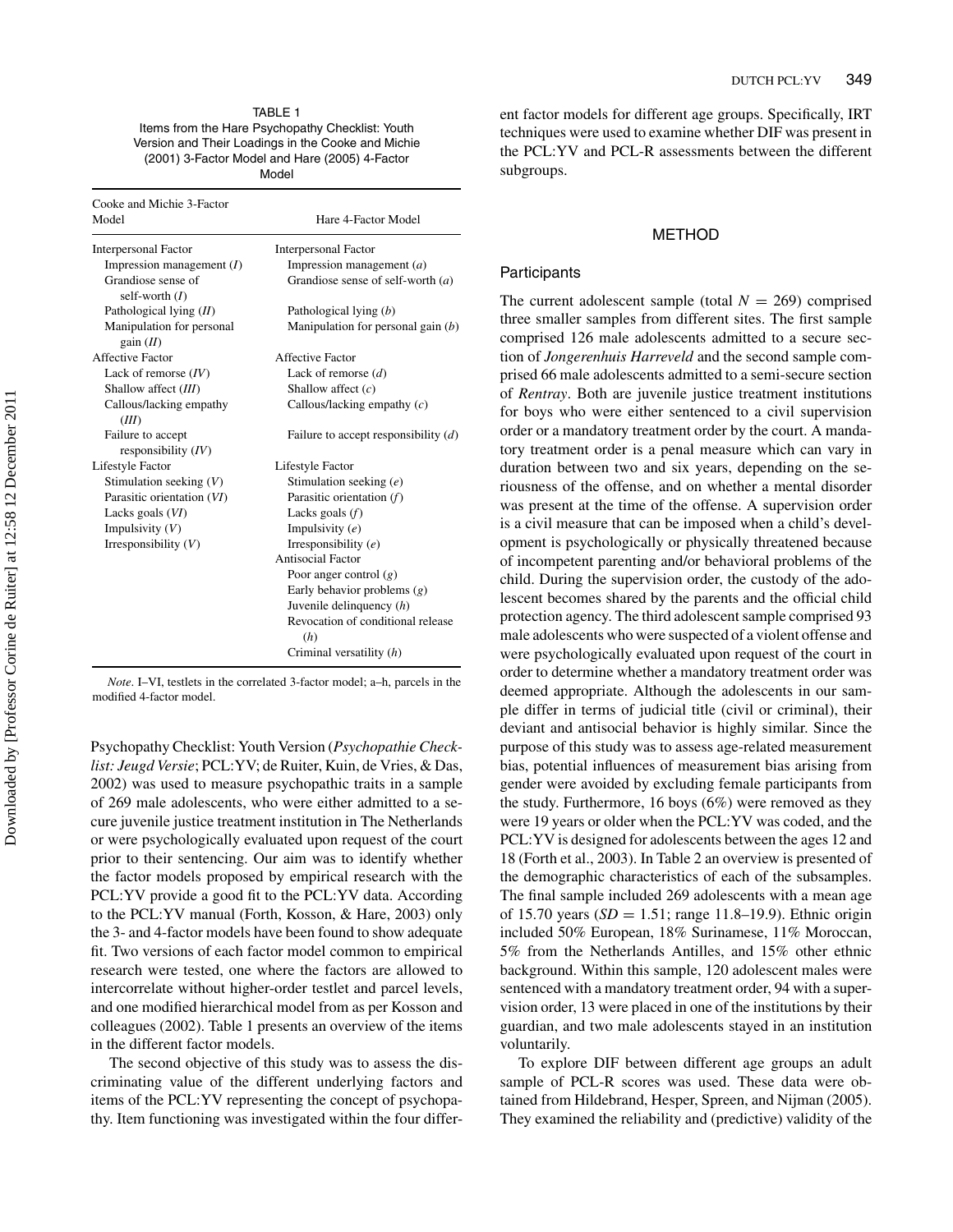| Demographic Characteristics of the Three Adolescent<br>Samples |                          |                       |                          |
|----------------------------------------------------------------|--------------------------|-----------------------|--------------------------|
| <b>Characteristics</b>                                         | Harreveld<br>$(n = 112)$ | Rentray<br>$(n = 65)$ | <b>FPD</b><br>$(n = 92)$ |
| Age range, yrs                                                 | $13 - 18$                | $11 - 18$             | $12 - 17$                |
| Mean age, $yrs(SD)$                                            | 16.3(1.45)               | 15.3 $(1.47)^b$       | 15.3 $(1.40)^b$          |
| Ethnicity <sup><i>a</i></sup>                                  |                          |                       |                          |
| European                                                       | 64%                      | 66%                   | 23%                      |
| Surinamese                                                     | 11%                      | 12%                   | 31%                      |
| Moroccan                                                       | 6%                       | 6%                    | 8%                       |
| Netherlands-Antilles                                           | $4\%$                    | $4\%$                 | 23%                      |
| Other                                                          | 15%                      | 12%                   | 16%                      |

TABLE 2 Demographic Characteristics of the Three Adolescent

*Note*. *<sup>a</sup>*Significant overall difference between adolescent samples; *<sup>b</sup>* Significant difference compared with the Harreveld sample.

PCL-R in 156 males who had been treated in one of eight forensic psychiatric hospitals in The Netherlands under the order of *terbeschikkingstelling* (TBS). Furthermore, additional PCL-R data were obtained from 74 male offenders admitted to the *Rooyse Wissel*, under the TBS order. Participants younger than the age of 19 were removed  $(n = 2, 0.9\%)$ , resulting in a final sample size of 228 male adult offenders. The mean age of the participants in this adult sample was 35.2  $(SD = 8.6; \text{range} = 22 - 58)$ . The ethnic composition was 77% European, 5% Surinamese, 3% Moroccan, 5% Netherlands Antilles, and 9% other.

#### Psychopathy Measures

In this current adolescent sample, the authorized Dutch translation of the PCL:YV (Psychopathie Checklist: Jeugd Versie; PCL:YV; de Ruiter et al., 2002) manual and scoring sheet were used. For items 9 (*Parasitic orientation*), 11 (*Impersonal sexual behavior*), 13 (*Lacks goals*), 17 (*Unstable interpersonal relationships*), and 18 (*Serious criminal behavior*), the descriptive criteria were slightly revised from the Canadian original. Revisions comprised clarifications of when the level of psychopathy symptoms becomes non-normative. For example, because a certain lack of commitment to long-term goals (item 13) is a common feature in adolescents, raters were advised to also take into account whether the adolescent had demonstrated commitment to short-term goals. Clarifications were added to the item description in textboxes and Dr. Adelle Forth, first author of the Psychopathy Checklist: Youth Version (Forth et al., 2003), was informed of these slight amendments.

The 20 items of the PCL:YV are scored on a 3-point rating scale  $(0 = item does not apply, 1 = item applies to a certain)$ *extent*, 2 = *item definitely applies*), resulting in a dimensional total score ranging from 0 to 40. Total and factor scores can be prorated when a limited number of items are omitted. For the categorical diagnosis of psychopathy, the traditional cutoff score of 30 was adopted for the PCL-R (Hare, 1991). For the PCL:YV, however, there is no designated cut-off score.

According to the manual, scores should be interpreted as dimensional ratings of the degree to which an adolescent matches the prototypical psychopath (Forth et al., 2003). For the adult sample, the authorized Dutch translation of the Psychopathy Checklist-Revised (PCL-R; Hare, 1991; Dutch translation: Vertommen, Verheul, de Ruiter, & Hildebrand, 2002) was used to rate psychopathy.

## Procedure

All raters received official training in the administration and scoring of the PCL-R and PCL:YV. The training included a review of the clinical construct of psychopathy and the research literature pertaining to it. Scoring was practiced using videotapes of two Dutch adult forensic psychiatric patients. Raters for the adolescent samples used three additional videotapes of adolescent offenders to practice their scoring. The same set of raters performed the rating for all three subsamples.

PCL:YV ratings for the adolescents from both treatment institutions were based on the Dutch translation of the semistructured PCL-R interview designed by Hare (1991; Dutch version: Vertommen et al., 2002) in conjunction with collateral information, including police files, psychiatric and psychological evaluations, and observational reports from previous institutional care. PCL:YV ratings for the adolescents evaluated for the court and PCL-R ratings for the first adult sample were based on file information only. Although the PCL-R and PCL:YV were not designed to be used without a clinical interview, several studies (e.g., Grann, Långström, Tengström, & Stålenheim, 1998; Wong, 1988) have shown that PCL scores derived from extensive file data are reliable and accurate, and acceptable for research purposes. Single measure Intraclass Correlation Coefficient (ICC; Shrout & Fleiss, 1979; McGraw & Wong, 1996) and Cronbach's coefficient  $\alpha$  for the PCL:YV total for all subsamples are displayed in Table 3. Overall, these figures indicate good interrater reliability and internal consistency for the PCL:YV and PCL-R ratings for each of the samples.

TABLE 3 Interrater Reliability and Internal Consistency of the PCL Total and Factor Scores for the Adolescent Samples

| odilipies           |                          |                       |                          |
|---------------------|--------------------------|-----------------------|--------------------------|
|                     | Harreveld<br>$(n = 108)$ | Rentray<br>$(n = 16)$ | <b>FPD</b><br>$(n = 25)$ |
| Single measure ICC  |                          |                       |                          |
| Total score         | .76                      | .74                   | .92                      |
| New Factor 1        | .68                      | .57                   | .85                      |
| New Factor 2        | .41                      | .71                   | .58                      |
| New Factor 3        | .61                      | .62                   | .72                      |
| New Factor 4        | .71                      | .62                   | .79                      |
| Cronbach's $\alpha$ |                          |                       |                          |
| Total score         | .82                      | .80                   | .90                      |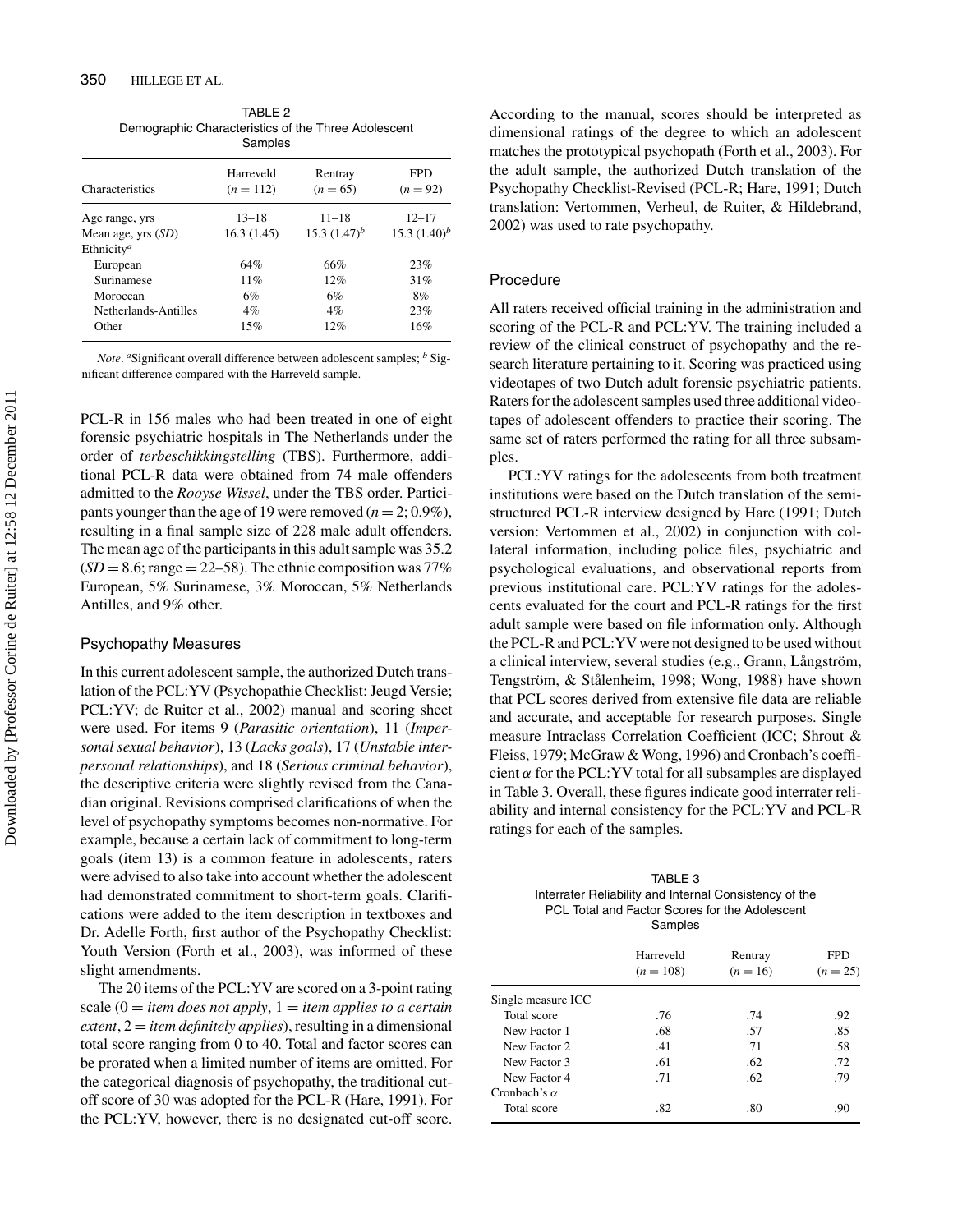#### Statistical Analysis

Before conducting CFA and IRT analyses, internal consistency was checked. In line with previous research (Cooke & Michie, 1997; Cooke et al., 1999; Hare, 1991), Cronbach's  $\alpha$  will be calculated in SPSS 16.0 for Windows.

The factor structure of the Dutch language version of the PCL:YV was investigated by means of a Confirmatory Factor Analysis (CFA) performed in Mplus 6.0 (Muthen & Muthen, 1998). Mplus is ideal for testing models composed of ordinal variables, since it uses a robust weighted least squares procedure for parameter estimation and model fit. In order to avoid difficulty in the estimation of fit indices, missing items were prorated and then replaced by rounded item means equal to 1. The total of missing values in the current sample was 2%. Two absolute fit indices were calculated, including the standardized root mean square residual (SRMR) and the root mean square error of approximation (RMSEA). These indices gauge how well the model-generated covariance matrix reproduces the sample matrix, and smaller residuals are better (between .08 and .06). To assess the fit of the hypothesized model with respect to the null-model, the comparative fit index (CFI) and the Tucker-Lewis index (TLI) were calculated. Larger values indicate better fit of the hypothesized model (between .90 and 1.0). The models tested were comprised of either the three Cooke and Michie factors (2001) or the four factors identified by Hare (2003). In line with previous research (Hill et al., 2004; Jones et al., 2006; Neumann et al., 2005; Neumann et al., 2006; Salekin et al., 2006; Vitacco et al., 2005), Correlated Models of both the 3- and 4-factor model were tested, where items loaded directly onto the factors and the factors were allowed to intercorrelate. Strong factor inter-relations imply the presence of a higherorder factor (Hill et al., 2004; Neumann et al., 2005; Vitacco et al., 2005). Additionally, in order to determine whether each factor reflects a central feature of a coherent psychopathy construct, a 3- and 4-factor hierarchical Modified Model was tested. The Modified Models were adjusted as per Kosson and colleagues (2002), where the first-order testlet level was left out.

In line with previous research (Bolt et al., 2004; Cooke & Michie, 1997; Vincent, 2002), *Samejima's Graded Response Model* (GRM; Samejima, 1997) was used to perform IRT analyses. This 3-parameter model is appropriate for tests with categorically ordered item ratings that are expected to increase as a function of  $\theta$  (latent trait, i.e., psychopathy). For the estimation of the GRM item parameters, the ltm (Rizopoulos, 2006, 2011) library was used. The estimations of theta for these models were used as input for the ordinal logistic regression analyses. The interrelation between the probability of a possible response to an item and  $\theta$  can be summarized by the parameters  $a$ ,  $b_1$  and  $b_2$ . Parameter  $a$  is a measure of the discriminating power of an item and is responsible for the slope in so-called item characteristic curves

(ICC). The position of the inflection of this slope is given by the thresholds of parameter  $b_1$  and  $b_2$  ( $b_i$ ). Parameter  $b_1$  is the value of below which the probability of the item being rated 0 is below 0.5 and  $b_2$  is the value of  $\theta$  above which the probability of the item being rated 2 is above 0.5. The parameter *bi* provides measures of item extremity or frequency of behavior or attitude (Cooke & Michie, 1997). Increases in the value of bi, represent an increase in the items' level of extremity or infrequency. In order to perform IRT analysis, the data had to be recoded: PCL:YV scores 0, 1, and 2 were recoded as 1, 2, and 3, and missing values were coded as 9, which the program recognized as missing. Missing data was 1.9%. According to Graham (2009) this is a small percentage of missing data. Data were imputed using the Norm algorithm, which assumes missing at random. First, item functioning in the adolescent sample alone is evaluated to describe the relevance of item characteristics to the psychopathy construct in adolescents.

Second, differential item functioning (DIF) was investigated by performing ordinal logistic regression analyses (Crane, Gibbons, Jolley, & van Belle, 2006). DIF is present when different groups of individuals at similar levels of a common  $\theta$  have different probabilities of individual item scores (Hulin, 1987). DIF is present when the parameters of one or more items cannot be constrained to be equal across groups without a significant decrease in model fit, as demonstrated by a significant  $R^2$ , McFadden's  $R^2$ . This model describes the change on an item category as a function on  $\theta$ , age group and the interaction between them. We performed DIF analysis using ordinal regression methods (e.g., Crane et al., 2006), and focused on any deviation of the tracelines (i.e., we did not differentiate between uniform and non-uniform DIF, but contrasted no DIF models with any DIF models). Next we studied which type of DIF could best explain the outcomes. As a measure of effect size we used the change in McFadden's *R*<sup>2</sup> , and followed the suggestion of Choi, Gibbons, and Crane (2011) of using a value of 0.02 as a critical value for rejecting the null hypothesis of no DIF. Non-uniform DIF is present if there are significant differences between groups in item slopes ( $\beta$ 2 and  $\beta$ 3 deviate together from zero) and uniform DIF is present if there are significant differences in item thresholds (when  $\beta$ 2 deviates from zero). The DIF analyses were performed on items within the four different factor models. In order to perform these analyses, three different age groups were differentiated from the current sample of PCL:YV and PCL-R data. These groups consist of adolescent males aged the between 12 and 16 years or between 16 and 18 years, and adult males aged 18 years or more. Motives for this division were the Dutch judicial system, since one *can* be sentenced as an adult from the age of 16 years old in The Netherlands. At the age of 18 one *will* be sentenced as an adult (e.g., de Jonge & van der Linden, 2008).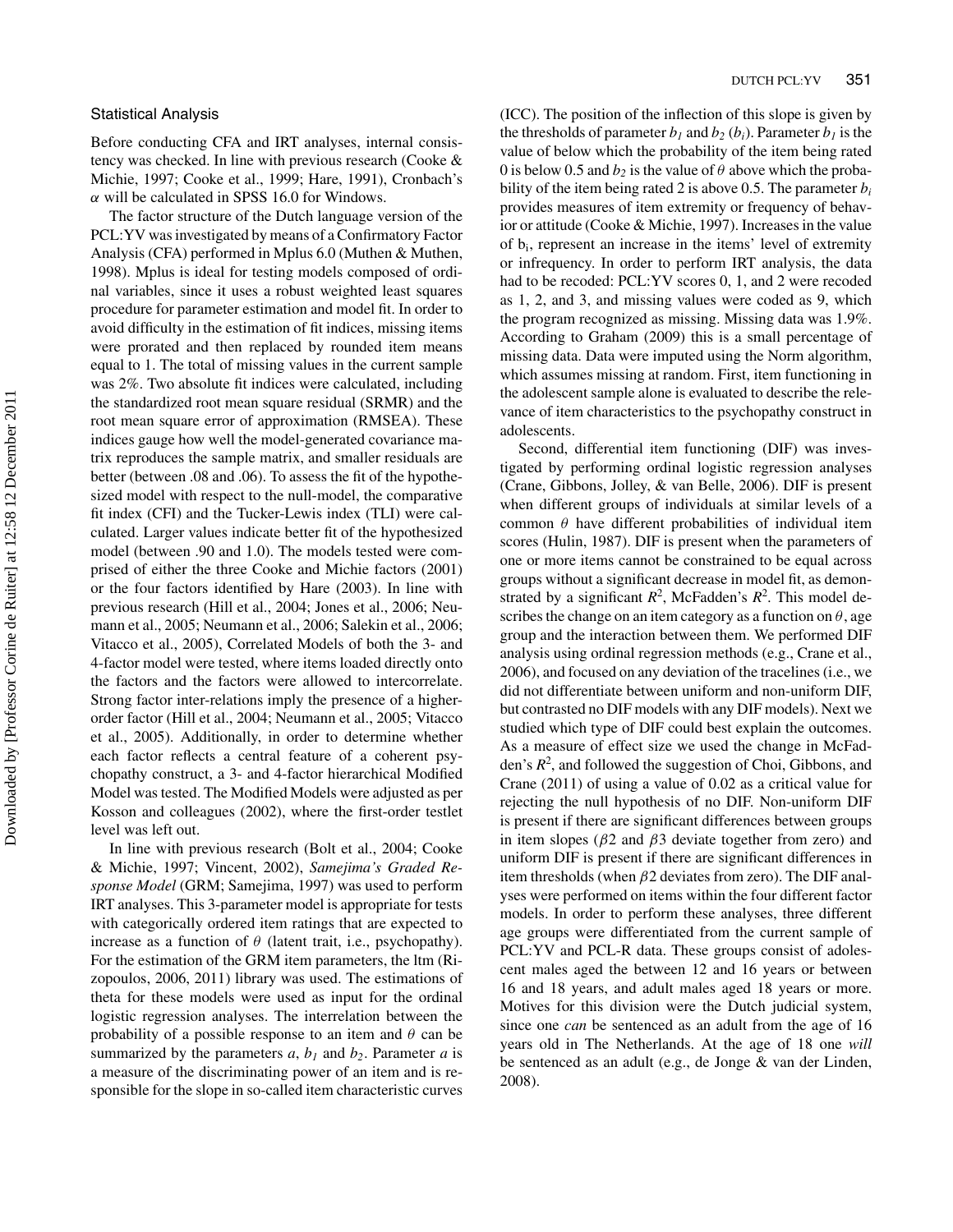### RESULTS

### Descriptive Statistics

Table 4 provides PCL:YV scores for each sample in accordance with the 3- and 4-factor models. An independent samples t-test demonstrated that there were no significant differences in mean PCL:YV and PCL-R total- and factor scores between the total adolescent sample and the total adult sample.

#### Internal Consistency

Cronbach's  $\alpha$  was .86 for the 20-item version of the PCL:YV and the 18-item version based on the 4-factor model. For the 13-item, 3-factor model version,  $\alpha$  was .85. These results indicate acceptable item consistency for the PCL:YV, irrespective of factor model.

## Factor Structure of the PCL:YV

Table 5 presents indices of absolute and relative fit for the four models that were tested with CFA. Good absolute and relative fit was demonstrated for the correlated (intercorrelated factors without a superceding Psychopathy factor) and modified (hierarchical without a first-order testlet level) 3 factor models. The results further indicate that correlated and modified 4-factor models did not achieve acceptable fit  $(RMSEA = .09$  and CFI = .87). Finally, for both the 3- and 4-factor model, the higher order factor was found to account for the majority of the variance in the interpersonal dimension ( $R^2 = .72$  and .65, respectively), affective dimension ( $R^2$ )  $=$  .76 and .74, respectively), lifestyle dimension ( $R^2 = .75$ ) and .85, respectively), and antisocial dimension ( $R^2 = .77$ ), supporting the unidimensional nature of the construct.

## Item Functioning of the PCL:YV

In Table 6 the item parameters of the PCL:YV for the adolescent sample are presented. As indicated by the *a* parameters, three out of four items pertaining to the affective dimension (new Factor 2) were among those with the highest discriminative power, including Item 6 (*Lack of remorse*; *a* = 2.14), Item 8 (*Callous or lacking empathy*, *a* = 1.68), and Item

TABLE 4 M (SD) of PCL:YV and PCL-R Total and Factor Scores in the Adolescent and Adult Samples

|              | Adolescent<br>Sample<br>$(n = 269)$ | Adult<br>Sample<br>$(n = 228)$ | Difference               |
|--------------|-------------------------------------|--------------------------------|--------------------------|
| Total        | 21.2(7.8)                           | 20.4(6.9)                      | $t(495) = 1.24, p = .22$ |
| New Factor 1 | 3.0(2.2)                            | 2.8(2.3)                       | $t(493) = 1.20, p = .23$ |
| New Factor 2 | 5.6(2.1)                            | 5.6(1.9)                       | $t(490) = .22, p = .83$  |
| New Factor 3 | 5.1(2.5)                            | 5.9(6.6)                       | $t(495) = 1.86, p = .06$ |
| New Factor 4 | 5.5(2.3)                            | 5.6(2.7)                       | $t(494) = .77, p = .44$  |

TABLE 5 CFA Indices of Fit in the Adolescent Sample

|              | Correlated<br>3-Factor<br>Model | Modified<br>3-Factor<br>Model | Correlated<br>4-Factor<br>Model | Modified<br>4-Factor<br>Model |
|--------------|---------------------------------|-------------------------------|---------------------------------|-------------------------------|
| $x^2$        | $95.37(41)$ ,                   | $95.37(41)$ ,                 | $209.68(67)$ ,                  | $209.06(67)$ ,                |
| CFI.         | p < .001<br>.94                 | p < .001<br>.94               | p < .001<br>.87                 | p < .001<br>.87               |
| <b>TLI</b>   | .97                             | .97                           | .93                             | .93                           |
| <b>RMSEA</b> | .07                             | .07                           | .09                             | .09                           |
| <b>SRMR</b>  | .07                             | .07                           | .09                             | .09                           |

*Note.* CFI = Comparative Fit Index; TLI = Tucker-Lewis index; RM- $SEA = Root$  mean square error of approximation;  $SRMR = Standardized$ root mean square error.

16 (*Failure to accept responsibility*,  $a = 1.65$ ). Of the interpersonal dimension (new Factor 1), Item 1 (*Impression management*) was found to have poor discrimination ( $a =$ .91), whereas the discriminative power of the other items was good. Results further demonstrated that the discriminating power of the lifestyle items (new Factor 3) ranged from low (Item 14,*Impulsivity*; *a* = .70) to high (Item 15,*Irresponsibility*;  $a = 1.72$ ). Furthermore, of the antisocial dimension (new Factor 4), only Item 20 (*Criminal versatility*) showed good discrimination. Finally, both items (11, *Impersonal sexual behavior* and 17, *Unstable interpersonal relationships*) not belonging to any dimension were among those with the least discriminating power (*a* = .64 and .87, respectively).

According to the threshold parameters  $b_1$  and  $b_2$ , all items discriminated at various levels of the latent trait. However, affective Items 6, 8, and 16; lifestyle Item 15; and antisocial

TABLE 6 Item Parameters for the Adolescent Sample Prior to Common Metric

| PCL:YV Item                                   | $\boldsymbol{a}$ | b <sub>1</sub> | b <sub>2</sub> |
|-----------------------------------------------|------------------|----------------|----------------|
| 1. Impression management                      | .91              | $-.27$         | 1.76           |
| 2. Grandiose sense of self-worth              | 1.46             | $-.42$         | 1.41           |
| 3. Stimulation seeking                        | 1.03             | $-.89$         | 1.02           |
| 4. Pathological lying                         | 1.45             | $-.26$         | 1.45           |
| 5. Manipulation for personal gain             | 1.59             | $-.17$         | 1.28           |
| 6. Lack of remorse                            | 2.14             | $-1.59$        | $-.20$         |
| 7. Shallow affect                             | 1.28             | $-1.78$        | .44            |
| 8. Callous or lacking empathy                 | 1.68             | $-1.78$        | .07            |
| 9. Parasitic orientation                      | 1.44             | $-18$          | 1.64           |
| 10. Poor anger control                        | 1.13             | $-1.46$        | $-.09$         |
| 11. Impersonal sexual behavior                | .64              | $-.37$         | .76            |
| 12. Early behavior problems                   | .58              | $-1.32$        | .83            |
| 13. Lacks goals                               | 1.27             | $-.86$         | 1.12           |
| 14. Impulsivity                               | .70              | $-2.45$        | .39            |
| 15. Irresponsibility                          | 1.72             | $-1.49$        | .13            |
| 16. Failure to accept responsibility          | 1.65             | $-2.04$        | $-.24$         |
| 17. Unstable interpersonal relationships      | .87              | $-1.66$        | 1.51           |
| 18. Serious criminal behavior                 | .82              | $-4.58$        | $-1.62$        |
| 19. Serious violations of conditional release | 1.00             | .73            | 1.98           |
| 20. Criminal versatility                      | 1.39             | $-.19$         | 1.07           |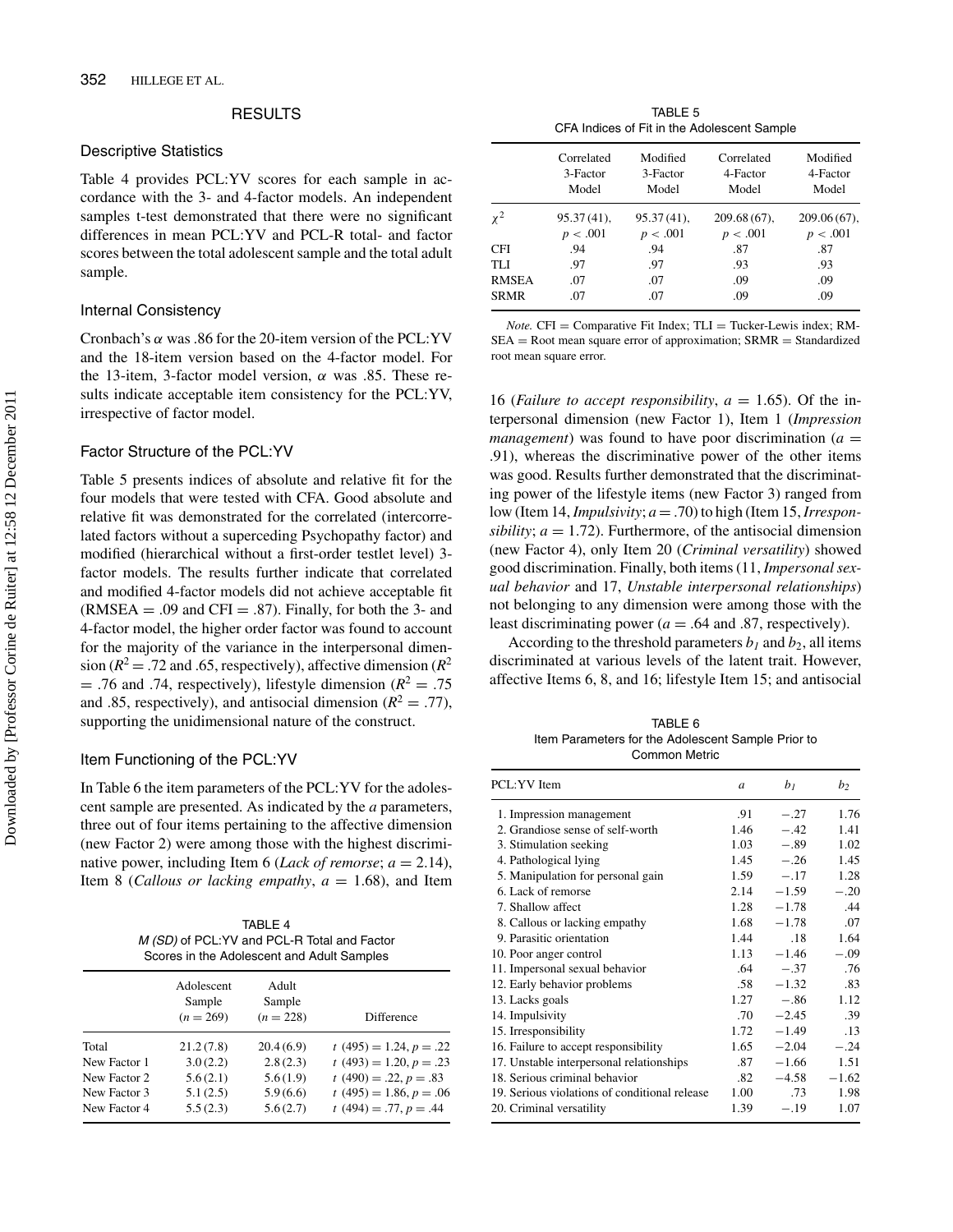TABLE 7 Differential Item Functioning Parameter Estimates (McFadden's  $R^2$ ) for the Complete Sample for the 18 PCL:YV Items per Factor

|                                              | $R^2$    |
|----------------------------------------------|----------|
| <b>Interpersonal Factor</b>                  |          |
| 1 Impression management                      | 0.007    |
| 2 Grandiose sense of self-worth              | 0.001    |
| 4 Pathological lying                         | 0.007    |
| 5 Manipulation for personal gain             | 0.015    |
| <b>Affective Factor</b>                      |          |
| 6 Lack of remorse                            | 0.008    |
| 7 Shallow affect                             | 0.019    |
| 8 Callous/lacking empathy                    | 0.012    |
| 16 Failure to accept responsibility          | 0.016    |
| Lifestyle Factor                             |          |
| 3 Stimulation seeking                        | 0.005    |
| 9 Parasitic orientation                      | 0.004    |
| 13 Lacks goals                               | 0.015    |
| 14 Impulsivity                               | 0.007    |
| 15 Irresponsibility                          | $0.021*$ |
| Antisocial Factor                            |          |
| 10 Poor anger control                        | 0.011    |
| 12 Early behavior problems                   | $0.051*$ |
| 18 Juvenile delinquency                      | $0.242*$ |
| 19 Serious violations of conditional release | $0.049*$ |
| 20 Criminal versatility                      | 0.008    |

*Note*.  $R^2 \ge 0.02$ .

Items 10 and 18 were found to have limited discriminative power at high levels of the latent trait.

#### Differential Item Functioning

A comparison of the statistical fit of the 18 items for each of the 4-factor models indicated the presence of DIF in seven items by a significant deviation in the tests. However, only four items showed the  $R^2$  to be larger than 0.02 (Table 7). These were Items 12 (*Early behavior problems*), 15 (*Irresponsibility*), 18 (*Serious criminal behavior*), and 19 (*Serious violations of conditional release*). Three of these items (12, 18, and 19) are part of the fourth Antisocial factor.

The following step in the analysis was to determine whether the DIF in the items was the result of significant differences in item slopes (non-uniform DIF) or item thresholds (uniform DIF). Analyses revealed that non-uniform DIF was present in Items 12 (*Early behavior problems*) ( $R^2$  = 0.0533, (β2) = 0.2535), 15 (*Irresponsibility*), 18 (*Serious criminal behavior*) ( $R^2 = 0.2915$ ,  $\Delta (\beta 2) = 1.1571$ ) as well as 19 (*Serious violations of conditional release*) ( $R^2$  = 0.0537,  $\Delta (\beta 2) = 0.0148$ . These four items are scored different in the three age groups, as can be seen in Figures 1 through 4.

Item 15 (*Irresponsibility*), which is part of the Behavioral factor, is scored lower in adult males, while the adolescents under the age of 16 more frequently obtain a score of 2 on this item. It seems that (younger) adolescents have a greater



FIGURE 1 Item-True Score Function Early Behavior Problems.

chance to receive a high score on Items 12 (*Early behavior problems*) and 18 (*Serious criminal behavior*) than older males with the same θ. However, for Item 19 (*Serious violations of conditional release*) the trace line is more to the left, indicating that the older one is, the greater the chance of a high score with the same  $\theta$ .

## **DISCUSSION**

In the present study, the structural validity of the Dutch PCL:YV (PCL:YV) in adolescent offenders was examined by means of a Confirmatory Factor Analysis (CFA) on the



FIGURE 2 Item-True Score Function Irresponsibility.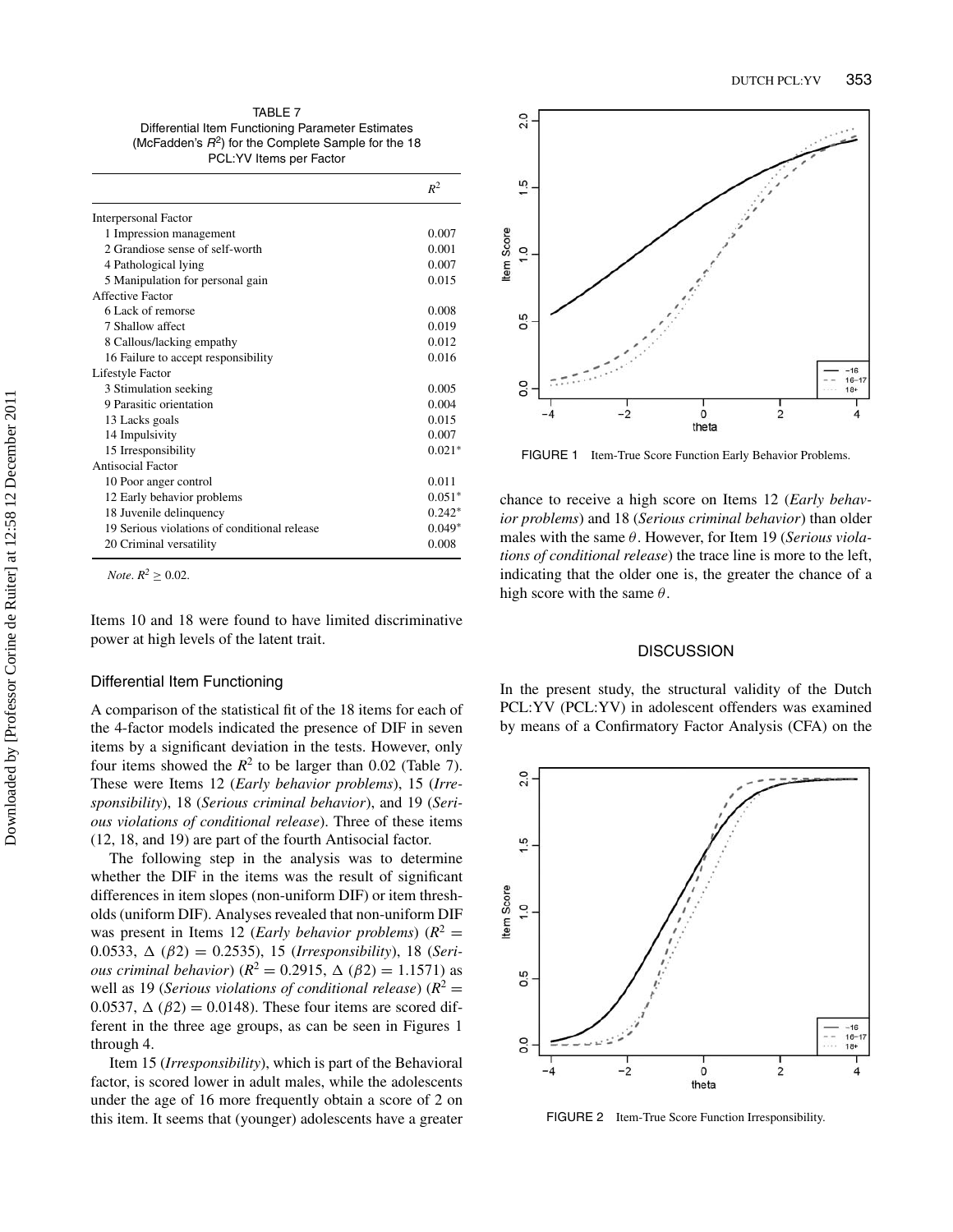

FIGURE 3 Item-True Score Function Serious Criminal Behavior.

hypothesized factor models. In line with recent research in adult (Hill et al., 2004; Vitacco et al., 2005) and adolescent samples (Jones et al., 2006; Neumann et al., 2006; Salekin et al., 2006), the correlated 3-factor model resulted in errorfree estimates and provided a good fit to the data. In addition, support was provided for the modified 3-factor model proposed by Kosson et al. (2002). Finally, in contrast to previous research (Hill et al., 2004; Jones et al., 2006; Neumann et al., 2005; Neumann et al., 2006; Salekin et al., 2006), neither the Correlated nor the Modified 4-factor models could be supported by the results from the present study.



FIGURE 4 Item-True Score Function Serious Violations of Conditional Release.

Several conclusions can be drawn from these findings. First, psychopathy as assessed by the Dutch PCL:YV consists of three dimensions, that is, an interpersonal, an affective, and a lifestyle dimension. Second, the large degree of variance in these dimensions that could be explained by a superordinate factor provides evidence for a coherent syndrome, at least at the symptom level. However, Vincent (2002) has suggested that we should only refer to this syndrome as psychopathy after evidence is provided for its stability from adolescence into adulthood. Third, from a model building perspective, the antisocial items may not be necessary features in the assessment of psychopathy in male adolescent offenders. Because adolescence shows a peak in antisocial behavior, it may not be as discriminating for psychopathy at this age period, but it may become again in adulthood. In adults, the 4-factor model has been found to be superior to the 3-factor model in predicting violence (Hill et al., 2004; Vitacco et al., 2005). Future research should compare the validity of the 3- and 4-factor models in various populations (e.g., criminal-noncriminal; adult-adolescent; male-female), and their ability to predict aversive outcomes, in order to determine whether antisocial behavior items should be included in the assessment of psychopathy. Furthermore, the validity of both models should also be examined across the entire period of adolescence. For instance, Das, de Ruiter, Lodewijks, and Doreleijers (2007) demonstrated that in male adolescents admitted to a secure facility, institutional physical violence was best predicted by the antisocial factor. However, in younger and less criminal adolescents admitted to a semi-secure facility, the lifestyle dimension was more predictive of institutional physical violence. Hypothetically, the lifestyle dimension is a more general characteristic of psychopathy in younger and (still) less criminal adolescents, and is therefore more likely to be related to physical violence, whereas the antisocial dimension becomes more important as actual overt antisocial and criminal behaviors become more discriminating of psychopathy in adulthood. In a sample consisting entirely of criminal recidivists, antisocial behavior will become less important as a discriminative factor. This seems in keeping with results found in previous research (Neumann & Hare, 2008). In a similar vein, the antisocial dimension may be more revealing of psychopathy in older and more criminal adolescents and in non-convicted adults.

Results from the IRT analyses demonstrated that the affective items were among those with the highest discriminative power and least susceptibility to age bias, suggesting these items have the most relevance for assessing psychopathy in adolescence. However, they were found to have limited discriminative power at high levels of the latent trait. This may explained by the difficulty experienced by outsiders in rating the affect of others. Affect recognition is not exact, as shown by increasing deficits with age (Sullivan & Ruffman, 2004). Item descriptions could be modified to improve the discriminative power across various levels of the latent trait for each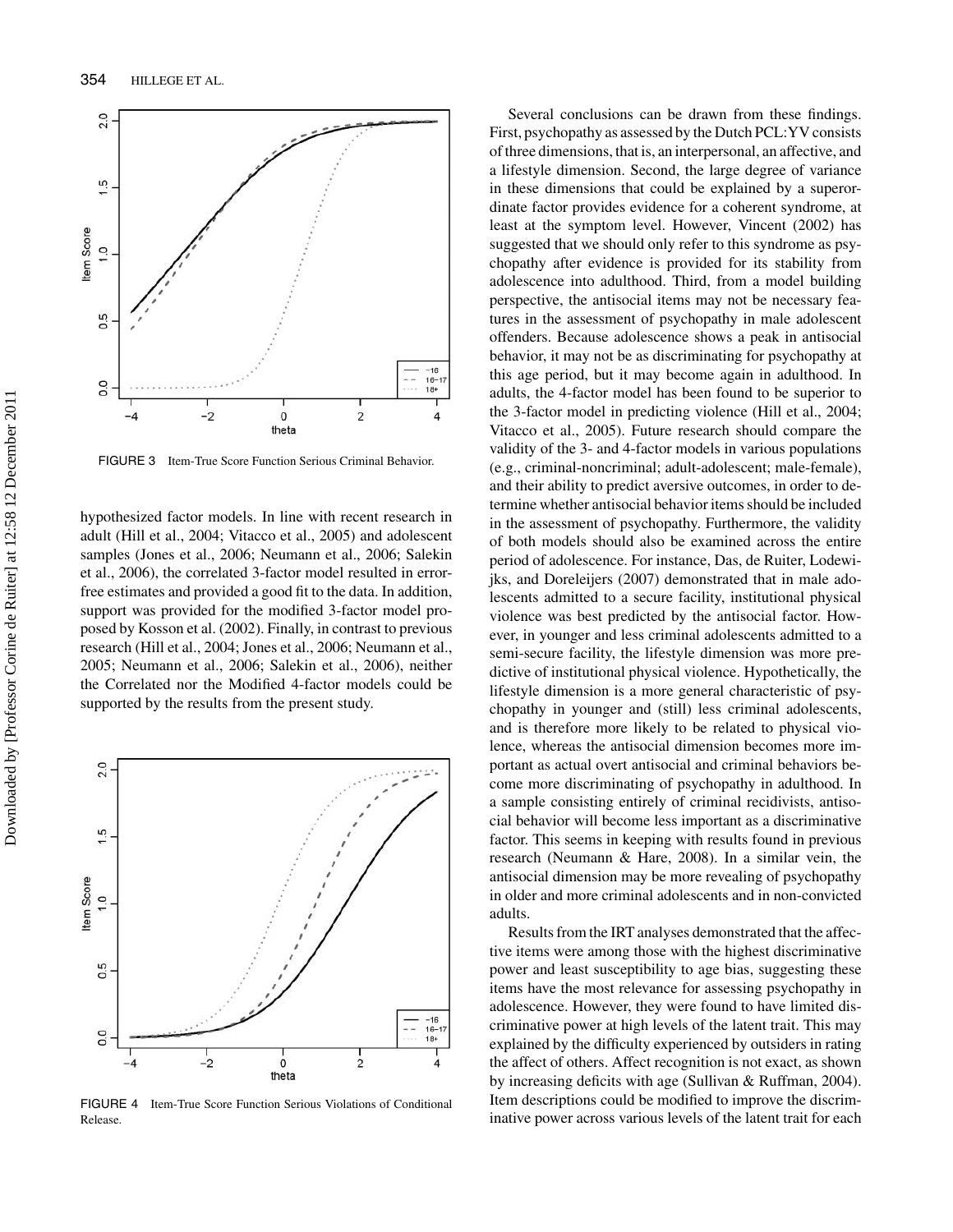of the four affective items. Additionally, considering the importance of the affective dimension, it may be necessary to extend the number of affective items so as to provide more information at higher levels of the latent trait.

Results further demonstrated that all interpersonal items but Item 1 (*Impression management*) had high discriminative power and within this factor there is no sign of DIF between different age groups. The lifestyle items showed more variable discriminative power. Item 15 (*Irresponsibility*) demonstrated to be the strongest of the four items in the new Factor 3 in discriminating psychopathic traits in adolescents. This item was more prevalent among adolescents than among adults with the same level of the latent trait, psychopathy, which may indicate that this trait is more important in discerning psychopathic traits in adolescents than in adults. However, it is important to note that adolescent behavior in general is often marked by greater impulsivity and irresponsibility than adult behavior (Lochman et al., 2010). Of the antisocial dimension, Items 12 (*Early behavior problems*), 18 (*Serious criminal behavior*), and 19 (*Serious violations of conditional release*) demonstrated poor discriminative power *and* age influence in item functioning, suggesting they may not be relevant for the assessment of psychopathy in adolescents. Given the criminal nature of Items 18 and 19, this would be in keeping with the assertions of Hare and Neumann (2010) that antisociality, but not criminality per se, is part of the psychopathy construct.

In conclusion, the results from the present study suggest that the affective items have the most relevance for assessing psychopathy in a sample of Dutch adolescent offenders. Furthermore, the interpersonal and lifestyle items were also found to be relevant. Finally, most antisocial items may not be relevant for the assessment of psychopathy in adolescents.

#### Limitations

The results of the present study should be qualified by several caveats. Specifically, it is possible that differences in demographic characteristics (i.e., age and ethnicity) and method of psychopathy assessment (i.e., interview versus file) between the subsamples have influenced the results. For instance, cross-national differences in the manifestation of psychopathic traits have been demonstrated by Cooke and Michie (1999). These differences reflect a differential expression of the disorder and did not reflect variations in raters' perceptions of symptoms (Cooke, Hart, & Michie, 2004). Furthermore, Bolt et al. (2004) have found differences in item functioning between PCL-R ratings based on file information versus PCL-R ratings based on a clinical interview plus file information, and between male PCL-R ratings versus female PCL-ratings. Future research should examine whether these differences are also present among adolescents. Nevertheless, the present study adds to the still limited research base on the structural and metric validity of the PCL:YV in adolescent offenders. In the long run, this type of knowledge

should help the forensic clinician in gauging the value of PCL-subscores and guide refinement of psychopathy assessment across different cultures and ages.

## **REFERENCES**

- Andershed, H. (2010). Stability and change of psychopathic traits: What do we know? In R. T. Salekin & D. R. Lynam (Eds.), *Handbook of child and adolescent psychopathy* (pp. 233–250). New York, NY: Guilford Press.
- Andershed, H., Kerr, M., Stattin, H., & Levander, S. (2001). Psychopathic traits in non-referred youths: Initial test of a new assessment tool. In E. Blaauw, & L. Sheridan (Eds.), *Psychopaths: Current international perspectives* (pp. 131–158). Den Haag, The Netherlands: Elsevier.
- Bolt, D. M., Hare, R. D., Vitale, J. E., & Newman, J. P. (2004). A multigroup item response theory analysis of the Psychopathy Checklist-Revised. *Psychological Assessment, 16*, 155–168.
- Brandt, J. R., Kennedy, W. A., Patrick, C. J., & Curtin, J. (1997). Assessment of psychopathy in a population of incarcerated adolescent offenders. *Psychological Assessment, 9*, 429–435.
- Choi, S. W., Gibbons, L. E., & Crane, P. K. (2011). Lordif: An R package for detecting differential item functioning using iterative hybrid ordinal logistic regression/item response theory and Monte Carlo simulations. *Journal of Statistical Software*, *39*(8), 1–30.
- Cooke, D. J., Hart, R. D., & Michie, C. (2004). Cross-national differences in the assessment of psychopathy: Do they reflect variations in raters' perceptions of symptoms? *Psychological Assessment, 16*, 1–5.
- Cooke, D. J., Kosson, D., & Michie, C. (2001). Psychopathy and ethnicity: Structural, item, and test generalizability of the Psychopathy Checklist-Revised (PCL-R) in Caucasian and African-American participants. *Psychological Assessment, 13*, 531–542.
- Cooke, D. J., & Michie, C. (1997). An item response theory evaluation of Hare's Psychopathy Checklist. *Psychological Assessment, 9*, 2–13.
- Cooke, D. J., & Michie, C. (1999). Psychopathy across cultures. *Journal of Abnormal Psychology, 108*, 58–68.
- Cooke, D. J., & Michie, C. (2001). Refining the construct of psychopathy: Towards a hierarchical model. *Psychological Assessment, 13*, 171–188.
- Cooke, D. J., Michie, C., Hart, S. D., & Clark, D. A. (2004). Reconstructing psychopathy: clarifying the significance of antisocial and socially deviant behavior in the diagnosis of psychopathic personality disorder. *Journal of Personality Disorders, 18*, 337–357.
- Crane, P. K., Gibbons, L. E., Jolley, L., van Belle, G. (2006). Differential item functioning analysis with ordinal logistic regression techniques. *Medical Care, 44*, 115–123.
- Das, J., de Ruiter, C., Lodewijks, H., & Doreleijers, T. (2007). Predictive validity of the Dutch PCL:YV for institutional disruptive behavior: Findings from two samples of male adolescents in juvenile justice treatment institutions. *Behavioral Sciences and the Law, 2*, 739–755.
- Farrington, D. P. (2005). The importance of child and adolescent psychopathy. *Journal of Abnormal Child Psychology*, *33*, 489–497.
- Forth, A. E., & Burke, H. C. (1998). Psychopathy in adolescence: Assessment, violence, and developmental precursors. In D. J. Cooke, A. E. Forth, & R. D. Hare (Eds.), *Psychopathy: Theory, research, and implications for society* (pp. 205–229). Dordrecht, The Netherlands: Kluwer.
- Forth, A. E., Hart, S. D., & Hare, R. D. (1990). Assessment of psychopathy in male young offenders. *Psychological Assessment*, *2*, 342–344.
- Forth, A. E., Kosson, D., & Hare, R. D. (2003). *The Psychopathy Checklist: Youth Version*. Toronto, ON, Canada: Multi-Health Systems.
- Forth, A. E., & Mailloux, D. L. (2000). Psychopathy in youth: What do we know? In C. B. Gacono (Ed.), *The clinical and forensic assessment of psychopathy: A practitioner's guide* (pp. 25–54). Mahwah, NJ: Lawrence Erlbaum.
- Frick, P. J., Bodin, S. D., & Barry, C. T. (2000). Psychopathic traits and conduct problems in community and clinic-referred samples of children: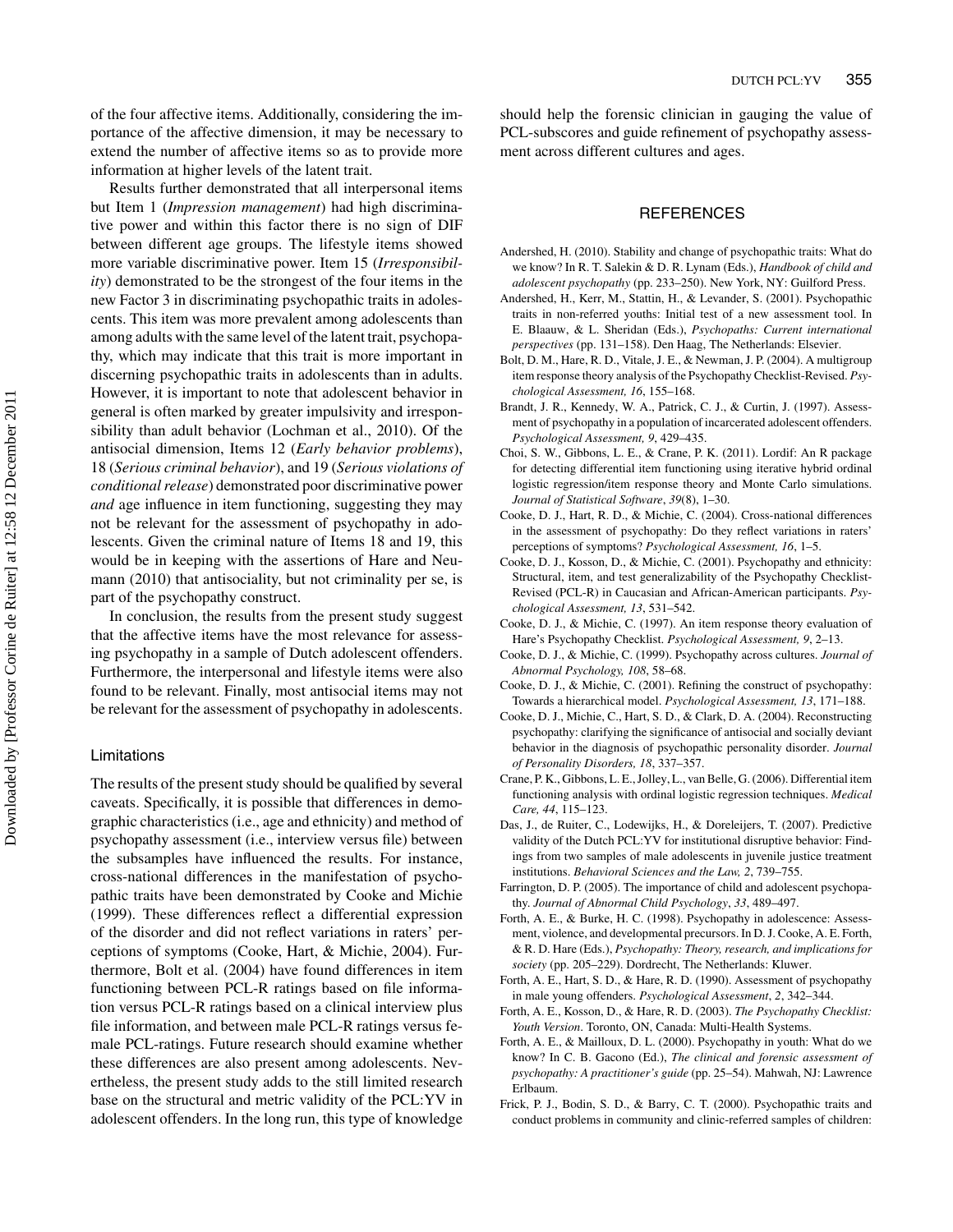Further development of the Psychopathy Screening Device.*Psychological Assessment*, *12*, 382–393.

- Frick, P. J., & Hare, R.D. (2002). *The Antisocial Process Screening Device*. Toronto, ON, Canada: Multi-Health Systems.
- Graham, J. W. (2009). Missing data analysis: Making it work in the real world. *Annual Review of Psychology*, *60*, 549–576.
- Grann, M., Långström, N., Tengström, A., & Stålenheim, E. G. (1998). Reliability of file-based retrospective ratings of psychopathy with the PCL-R. *Journal of Personality Assessment*, *70*, 416–426.
- Gretton, H., Hare, R. D., & Catchpole, R. (2004). Psychopathy and offending from adolescence to adulthood: A ten-year follow-up. *Journal of Consulting and Clinical Psychology*, *72*, 636–645.
- Gretton, H. M., McBride, M., Hare, R. D., O'Shaughnessy, R., & Kumka, G. (2001). Psychopathy and recidivism in adolescent sex offenders. *Criminal Justice and Behavior*, *28*, 427–449.
- Hare, R. D. (1991). *Manual for the Hare Psychopathy Checklist Revised*. Toronto, ON, Canada: Multi-Health Systems.
- Hare, R. D. (2003). *Manual for the Revised Psychopathy Checklist* (2nd ed.). Toronto, ON, Canada: Multi-Health Systems.
- Hare, R. D., Harpur, T. J., Hakstian, A. R., Forth, A. E., Hart, S. D., & Newman, J. P. (1990). The Revised Psychopathy Checklist: Descriptive statistics, reliability, and factor structure. *Psychological Assessment*, *2*, 338–341.
- Hare, R. D., Hart, S. D., Forth, A. E., Harpur, T. J., & Williamson, S. E. (1998). Psychopathic personality characteristics: Development of a criteria set for use in the DSM-IV antisocial personality disorder field trial. In T. A. Widiger, A. J. Frances, H. A. Pincus, R. Ross, M. B. First, W. Davis, & M. Kline (Eds.), *DSM-IV Sourcebook* (pp. 331–341). Washington, DC: American Psychiatric Association.
- Hare, R. D., & Neumann, C. S. (2005). The structure of psychopathy. *Current Psychiatry Reports*, *7*, 1–32.
- Hare, R. D., & Neumann, C. S. (2010). The role of antisociality in the psychopathy construct: Comment on Skeem and Cooke (2010). *Psychological Assessment*, *22*, 446–454.
- Harpur, T. J., Hakstian, R., & Hare, R. D. (1988). Factor structure of the Psychopathy Checklist. *Journal of Consulting and Clinical Psychology*, *56*, 741–747.
- Hart, S. D., Watt, K. A., & Vincent, G. M. (2002). Commentary on Seagrave and Grisso: Impressions of the state of the art. *Law and Human Behavior*, *26*, 241–245.
- Hemphill, J. F., Hare, R. D., & Wong, S. (1998). Psychopathy and recidivism: A review. *Legal and Criminological Psychology*, *3*, 141–172.
- Hildebrand, M., Hesper, B. L., Spreem, M., & Nijman, H. L. I. (2005). *De waarde van gestructureerde risicotaxatie en van de diagnose psychopathie: Een onderzoek naar de betrouwbaarheid en predictieve validiteit van de HCR-20, HKT-30 en PCL-R* [The value of structured risk assessment and the diagnosis of psychopathy: A study of the reliability and predictive validity of the HCR-20, HKT-30 and PCL-R]. Amsterdam, The Netherlands: Sphinex & Industrie.
- Hildebrand, M., de Ruiter, C., & de Vogel, V. (2004). Psychopathy and sexual deviance in treated rapists: Association with sexual and non-sexual recidivism. *Sexual Abuse: A Journal of Research and Treatment*, *16*, 1– 24.
- Hill, C., Neumann, C. S., & Rogers, R. (2004). Confirmatory factor analysis of the Psychopathy Checklist: Screening Version (PCL:SV) in offenders with Axis I disorders. *Psychological Assessment*, *16*, 90–95.
- Hulin, C. L. (1987). A psychometric theory of evaluations of item and scale translations: Fidelity across languages. *Journal of Cross-Cultural Psychology*, *18*, 115–142.
- Johansson, P., Andershed, H., Kerr, M., & Levander, S. (2002). On the operationalization of psychopathy: Further support for a three-faceted personality oriented model. *Acta Psychiatrica Scandinavica*, *106*, 81– 85.
- Johnstone, L., & Cooke, D. J. (2004). Psychopathic-like traits in childhood: Conceptual and measurement concerns. *Behavioral Sciences and the Law*, *22*, 103–122.
- Jones, S., Caufmann, E., Miller, J. D., & Mulvey, E. (2006). Investigating different factor structures of the Psychopathy Checklist: Youth Version (PCL:YV): Confirmatory factor analytic findings. *Psychological Assessment*, *18*, 33–48.
- de Jonge, G., & Van der Linder, A. P. (2008). *Jeugd en strafrecht: Een leeren praktijkboek over het (internationale) jeugdstrafrecht en jeugdstrafprocesrecht* [Youth and criminal justice: A practical book on (international) law of criminal procedure and crime]. Deventer, The Netherlands: Kluwer.
- Kosson, D. S., Cyterski, T. D., Steuerwald, B. L., Neumann, C. S., & Walker-Matthews, S. (2002). The reliability and validity of the Psychopathy Checklist: Youth Version (PCL:YV) in nonincarcerated adolescent males. *Psychological Assessment*, *14*, 97–109.
- Leistico, A. R., Salekin, R. T., DeCoster, J., & Rogers, R. (2008). A largescale meta-analysis relating the Hare measures of psychopathy to antisocial conduct. *Law and Human Behavior*, *32*, 28–45.
- Levenston, G. K., Patrick, C. J., Bradley, M. M., & Lang, P. J. (2000). The psychopath as observer: Emotion and attention in picture processing. *Journal of Abnormal Psychology*, *109*, 373–385.
- Lochman, J. E., Powell, N. P., Bowmeyer, C., Young, L., & Baden, R. (2010). Historical conceptions of risk subtyping among children and adolescents. In R. T. Salekin and D. R. Lynam (Eds.), *Handbook of child and adolescent psychopathy* (pp. 49–77). New York, NY: Guilford.
- Lynam, D. R. & Gudonis, L. (2005). The development of psychopathy. *Annual Review of Clinical Psychology*, *1*, 381–407.
- McGraw, K. O., & Wong, S. P. (1996). Forming inferences about some intraclass correlation coefficients. *Psychological Methods*, *1*, 30–46.
- Murrie, D. C., Cornell, D. G., Kaplan, S., McConville, D., & Levy-Elkon, A. (2004). Psychopathy scores and violence among juvenile offenders: A multi-measure study. *Behavioral Sciences and the Law*, *22*, 49–67.
- Muthen, L. K., & Muthen, B. O. (1998). *Mplus user's guide*. Los Angeles, CA: Muthen & Muthen.
- Neumann, C. S., & Hare, R. D. (2008). Psychopathic traits in a large community sample: Links to violence, alcohol use, and intelligence. *Journal of Consulting and Clinical Psychology*, *76*, 893–899.
- Neumann, C. S., Kosson, D. S., Forth, A. E., & Hare, R. D. (2006). Factor structure of the Hare Psychopathy Checklist: Youth Version in incarcerated adolescents. *Psychological Assessment*, *18*,142–154.
- Neumann, C. S., Vitacco, M. J., Hare, R. D., & Wupperman, P. (2005). Reconstructing the "reconstruction" of psychopathy: A comment on Cooke, Michie, Hart, and Clarke. *Journal of Personality Disorders*, *19*, 624–640.
- Newman, J. P., & Schmitt, W. (1998). Passive avoidance in psychopathic offenders: A replication and extension. *Journal of Abnormal Psychology*, *107*, 527–532.
- Ogloff, J., Wong, S., & Greenwood, A. (1990). Treating criminal psychopaths in a therapeutic community program. *Behavioral Sciences and the Law*, *8*, 181–190.
- Petrila, J., & Skeem, J. L. (2003). An introduction to the special issues on juvenile psychopathy and some reflections on the current debate. *Behavioral Sciences and the Law*, *21*, 689–694.
- Rice, M. E., Harris, G. T., & Cormier, C. A. (1992). An evaluation of a maximum-security therapeutic community for psychopaths and other mentally disordered offenders. *Law and Human Behavior*, *16*, 399–412.
- Rizopoulos, D. (2006). ltm: An R package for latent variable modeling and Item Response Theory analyses. *Journal of Statistical Software*, *17*(5): 1–25. Retrieved from http://www.jstatsoft.org/v17/i05/.
- Rizopoulos, D. (2011). The ltm package: Latent trait models under IRT Version 0.9-7. Date 2011-10-18. [Computer software manual]. Retrieved from http://cran.r-project.org/web/packages/ltm/ltm.pdf
- de Ruiter, C., de Vries, J. Kuin, & Das, J (2002). *Psychopathie Checklist: Jeugd Versie: Geautoriseerde Nederlandse vertaling*. [Psychopathy checklist: Youth version: Authorized Dutch translation]. Unpublished manuscript.
- Salekin, R. T., Brannen, D. N., Zalot, A. A., Leistico, A., & C. S. (2006). Factor structure of psychopathy in youth: Testing the applicability of the new four-factor model. *Criminal Justice and Behavior*, *33*, 135–157.